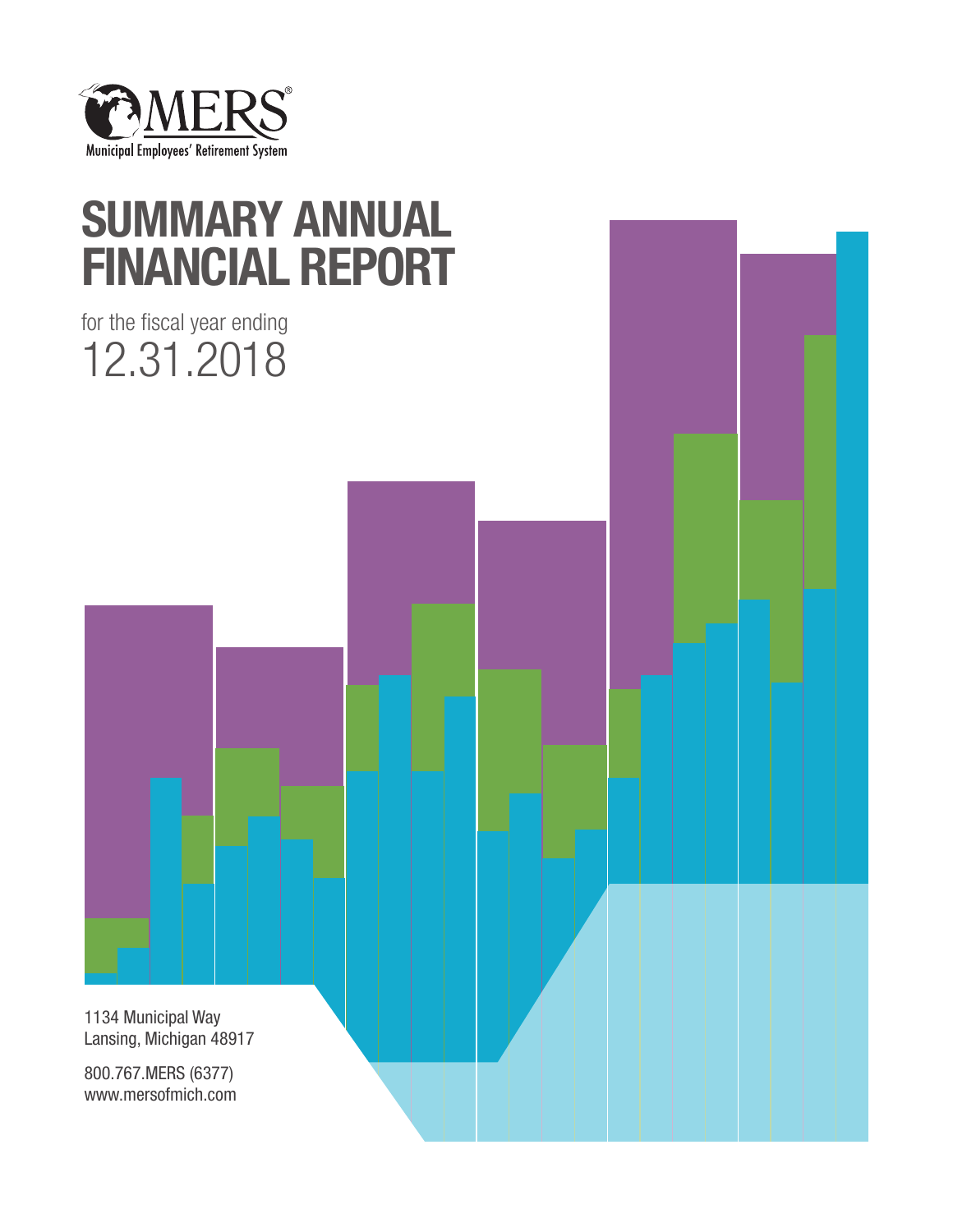## ABOUT THIS REPORT

This report provides a summary of the MERS Comprehensive Annual Financial Report (CAFR) for the fiscal year which ended December 31, 2018. The CAFR is prepared in accordance with Generally Accepted Accounting Principles (GAAP) and is subject to external audit. This Summary Annual Financial Report is also prepared in accordance with GAAP. The 2018 CAFR contains more detailed information and can be obtained by contacting MERS:

Website: *www.mersofmich.com*

By mail: Municipal Employees' Retirement System of Michigan 1134 Municipal Way Lansing, MI 48917

By phone: 800.767.MERS (6377)

The financial statements were audited by Plante & Moran, PLLC.



## 2012 2017  $\bigoplus$

CERTIFICATE OF ACHIEVEMENT FOR EXCELLENCE IN FINANCIAL REPORTING



MERS received the Award for Outstanding Achievement in Popular Annual Financial Reporting from the Government Finance Officers Association for the 2017 Summary Annual Financial Report. This marks the 15th consecutive year MERS has received this honor.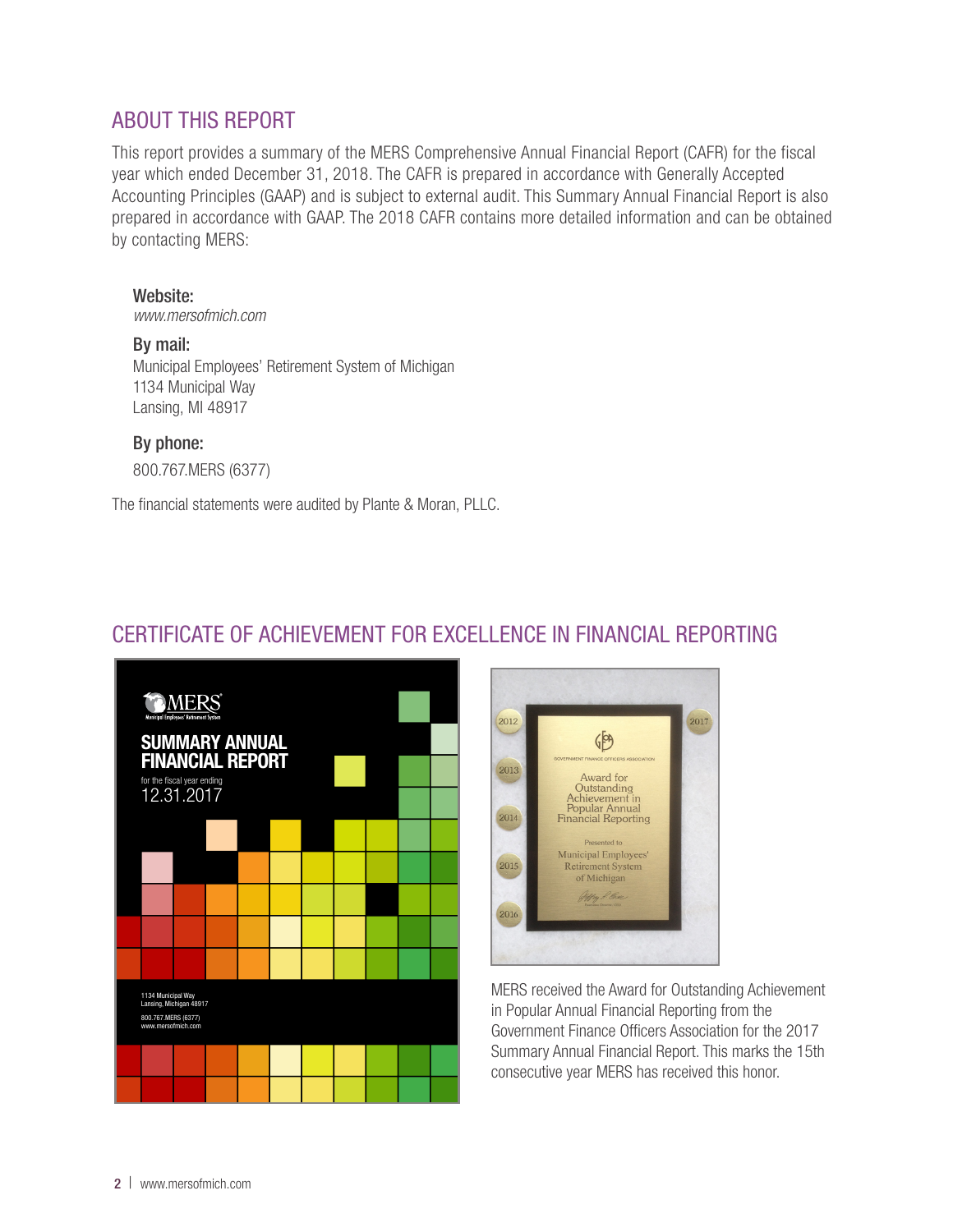## AN INDEPENDENT ELECTED BOARD

MERS is governed by an independent, unpaid board committed to fairness, transparency and accountability for our customers. Our board adheres to strong conflict of interest provisions and best fiscal practices making us a reliable fiduciary agent and a go-to expert for retirement security in Michigan.

#### Three Officer Members:

Officers of a participating municipality, elected by membership

#### Three Employee Members:

Non-officers of a participating municipality, elected by membership



### MERS Retirement Board

is responsible for administration of the system with fiduciary responsibility for the investment of assets and oversight.

#### Two Expert Members:

With experience in retirement systems or investment management, appointed by the Board

#### One Retiree Member:

Retiree of the system, appointed by the Board



From left to right: Carrie Lombardo, Chief Strategic and External Affairs Officer Denise Boucke, Chief Customer Service Officer Chris DeRose, Chief Executive Officer Jeb Burns, Chief Investment Officer Leon Hank, Chief Financial Officer

### MERS OFFICERS MERS RETIREMENT BOARD



Back row (standing left to right): Dale Feldpausch, James Wiersma, Jason Sarata, Michael Brown, Tina Butler Front row (sitting): Amy Deford, John Ogden, Michael Gilmore, Randy Girard

| Officer Members:  | <b>Michael Brown</b> (Chairperson),<br>Barry County; Randy Girard,<br>Charter Township of Marquette;<br>Dale Feldpausch, Capital Region<br>Airport Authority |
|-------------------|--------------------------------------------------------------------------------------------------------------------------------------------------------------|
| Employee Members: | <b>Tina Butler, Cass County; Jason</b><br><b>Sarata, Delta Township; Amy</b><br><b>Deford, Saginaw County</b>                                                |
| Expert Members:   | Michael Gilmore, Red Cedar<br>Investment Management, East<br>Lansing; James R. Wiersma,<br>Haworth, Holland                                                  |
| Retiree Member:   | <b>John Ogden, City of Port Huron</b><br>(Retired)                                                                                                           |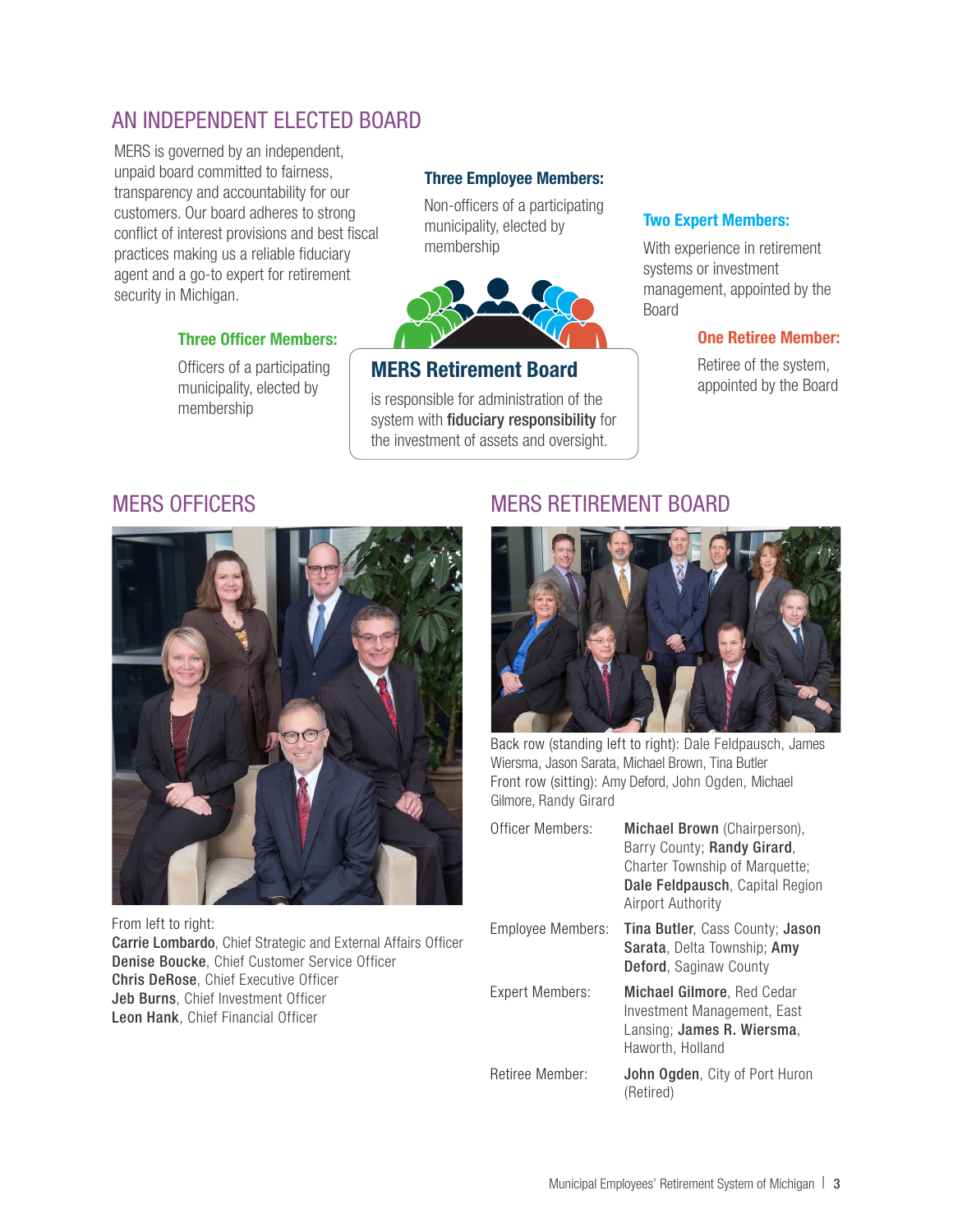## LETTER OF TRANSMITTAL, MAY 28, 2019

Dear Board Members:

We are pleased to submit the Summary Annual Financial Report for the Municipal Employees' Retirement System of Michigan (MERS) for the fiscal year ending December 31, 2018.

Having completed the second year of our four-year Strategic Plan, MERS has laid a solid groundwork of goals and measurements by which we evaluate and move toward our vision aimed at delivering superior value to our customers by:

- Achieving a deeper understanding of customer needs and connection with them
- Proactively partnering with employers by providing options that help meet their unique needs
- Consistently delivering services through intuitive processes and systems
- Significantly increasing resources and awareness that help participants improve financial wellness to be ready for retirement

To accomplish this, MERS has developed a Balanced Scorecard focusing on four perspectives: Customer, Financial, Process, and Learning & Growth. Specific Projects within each perspective drive business efforts and are measured on an ongoing basis, reported on our Balanced Scorecard and drive team priorities and individual performance company-wide.

In 2018, MERS exceeded overall targets and included highlights such as significant increase in employer satisfaction with their voice being heard, engagement with MERS resources and actions to improve participant financial wellness, solid relative investment performance, holding operational costs in check, and the measurement of key processes. MERS launched two new programs in the year: offering MERS IRA accounts to provide greater saving opportunities at the individual level, and providing Health Care Exchange services to help retiring participants' bridge post-employment healthcare needs. Our customer base continued to expand, as we partnered with 21 new local units of government for the first time, and many continue to enroll in multiple programs – 25% with 1 product, 26% with 2 products, and 49% with 3 products. In addition, participant accounts grew to 145,707.

#### MERS Profile

MERS is a statutory public corporation that was created to serve members across the state of Michigan on a not-for-profit basis. We are one of the largest, most established and successful shared services stories in Michigan. Our approach to efficiently managing retirement and other post-employment benefit plans allows local governments to focus on their core services. Our comprehensive platform of services includes: plan governance, actuarial services, legal counsel, onstaff auditor, information technology support, administration of benefits, participant education and investment portfolio management. The MERS Retirement Board (Board) provides oversight and serves as the fiduciary of the funds.

#### Financial Summary

Like many investors, MERS has benefited from the long-running economic business cycle upturn since 2009. The calendar years of 2016 and 2017 were especially good, with MERS earning investment returns on our Defined Benefit (DB) Portfolio of 11.1% and 13.2% respectively (net of investment expenses). Despite these good returns, MERS expects a market correction or downturn as has happened in every business cycle since the early 1900s. In 2018, MERS experienced a market downturn with the DB Portfolio recording an investment loss of -3.51% based on a gross rate of return. While the return for the year was negative, the MERS loss in a down market was much less than many of its peers experienced. MERS designs its investment strategy to perform this way, providing more protection against losses when markets are down.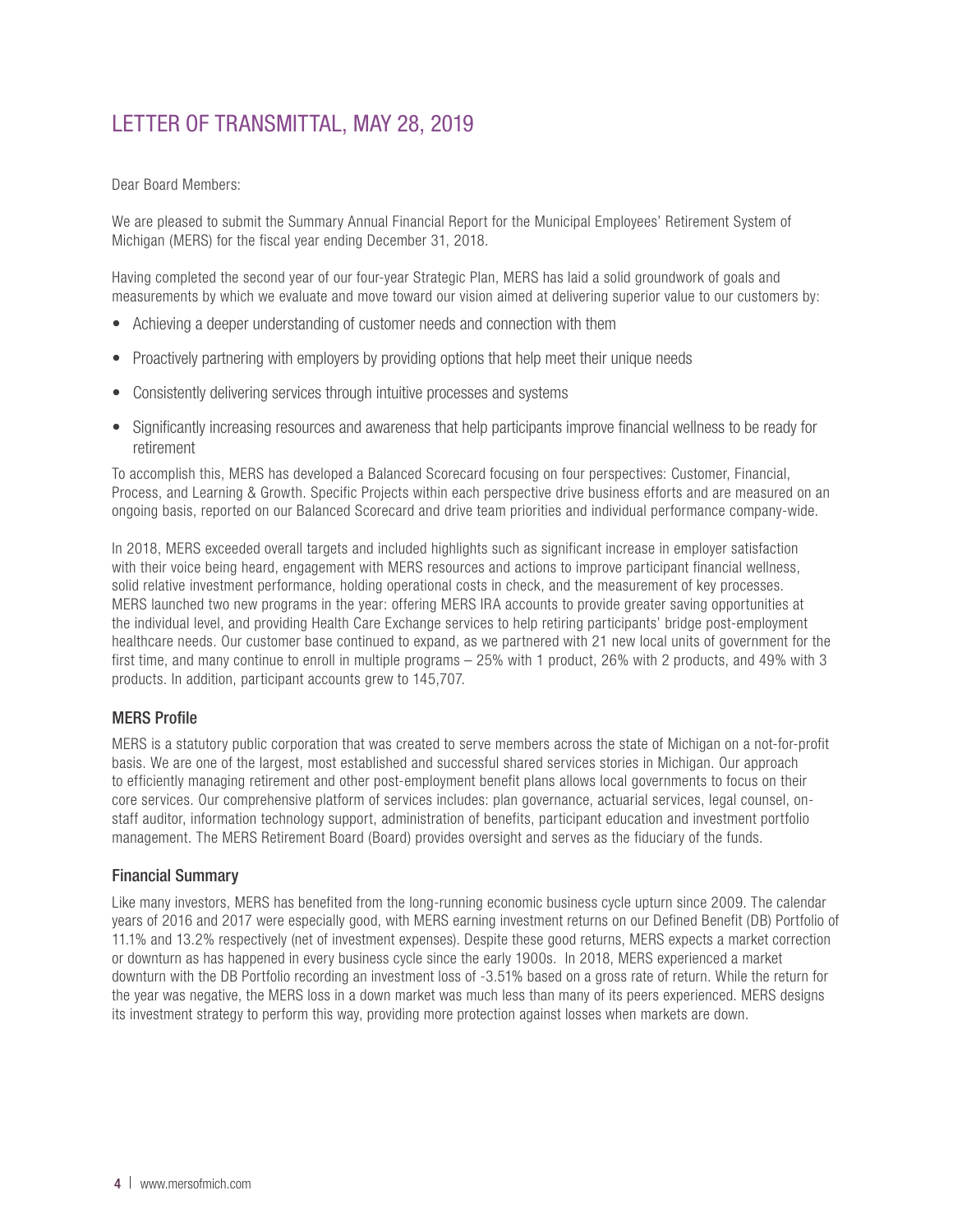MERS ended the year with a net position of \$10.9 billion for all plan types, down \$477 million from 2017. The reduction in asset size occurred primarily due to the investment loss for the year. Contributions and transfers in from all plan types exceeded \$1 billion for the first time in MERS history. Strong cost control measures helped MERS hold its administrative costs to \$19.1 million, close to last year's costs of \$19.2 million, and comparable to costs going all the way back to its 2009 spending level. Lower administrative costs also have a positive impact on DB and other plan types.

In 2018, the MERS 457 program grew at the highest rate of any product, increasing in asset size by \$26 million to \$108.8 million. As an indicator of how municipalities are more aggressively addressing their other post-employment benefit (OPEB) obligations, the MERS Health Care Savings Program and Retiree Health Funding Vehicle net plan assets grew by \$25 million in 2018.

One other measure of a defined benefit retirement system's financial health is the percentage of its actuarial liabilities owed that is covered by its available actuarial assets. Using this ratio (calculated from the most recent 2017 calendar year valuation data), nearly 59% of MERS' municipalities were funded at 70% or higher (427 municipalities), which is up from 56% (401 municipalities) in 2016.

We continue to partner with all municipalities in helping them set fiscal goals and discussing options to find the programs and provisions that best fit each municipality's unique needs. There are 746 local units of government within MERS Defined Benefit and Hybrid Plans, which encompasses 2,915 divisions with unique benefit designs. In 2018, 37 divisions adopted a Hybrid Plan or a lower tier Defined Benefit Plan for new employees and 56 divisions adopted a Defined Contribution Plan for new employees. There were also 130 divisions that increased cost sharing to their employees. In 2018, 330 plans made voluntary contributions, contributing an additional \$263 million to help increase funding levels. These efforts helped strengthen the financial condition of all these plans. In addition, new local units of government joining the MERS Defined Benefit Plan brought in an extra \$2 million.

Respectfully submitted,



*Chris DeRose* Chief Executive Officer



*Leon E. Hank, CPA* Chief Financial Officer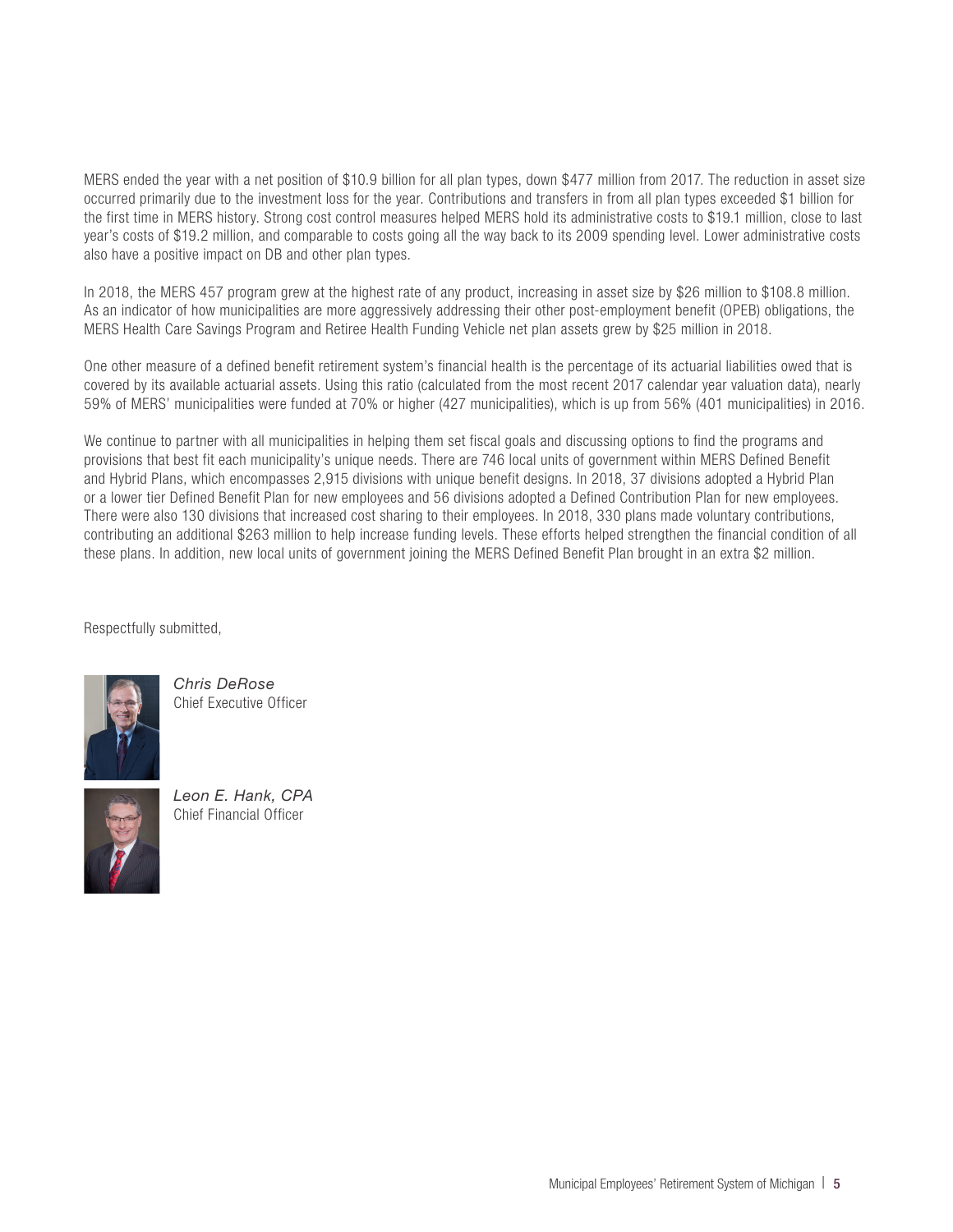## FINANCIAL HIGHLIGHTS

The following financial highlights occurred during the year ended December 31, 2018:

- Total fiduciary net position for the Defined Benefit Plan, Defined Contribution Plan, Health Care Savings Program, Retiree Health Funding Vehicle, 457 Program, Investment Services Program, and Individual Retirement Account Program decreased by 4%, primarily due to market decline for the year. MERS finished the year with \$10.9 billion in net fiduciary position. MERS is proud to announce our newest product in 2018, the Individual Retirement Account that is open to MERS members and their spouses.
- Investment returns had a loss for the year of \$498 million. Investment returns have been especially positive in recent years so a correction was not unexpected.
- Contribution revenue increased by 19% from \$858 million in 2017 to \$1 billion in 2018, the first time in history MERS' employers exceeded \$1 billion in contributions. This increase was largely due to an increase in employer voluntary contributions compared to the previous year.
- Total annual benefits, transfers, and withdrawals increased by \$78 million for a total of \$987 million up from \$909 million in 2017.

|                                                                                                                     | December 31,<br>2018 | December 31,<br>2017 | \$ Increase<br>(Decrease) | % Increase<br>(Decrease) |
|---------------------------------------------------------------------------------------------------------------------|----------------------|----------------------|---------------------------|--------------------------|
| Assets                                                                                                              |                      |                      |                           |                          |
| Cash and Short-Term Investments                                                                                     | \$17,538             | \$12,766             | \$4,772                   | 37%                      |
| Receivables                                                                                                         | 478.177              | 367,227              | 110,950                   | 30%                      |
| Interfund Receivables                                                                                               | 127                  | 136                  | (9)                       | $-7%$                    |
| Loans                                                                                                               | 6,161                | 5,774                | 387                       | 7%                       |
| Investments, at fair value                                                                                          | 10,833,075           | 11,315,059           | (481, 984)                | $-4%$                    |
| <b>Invested Securities Lending Collateral</b>                                                                       | 573,927              | 528,514              | 45,413                    | 9%                       |
| Other Assets/Prepaids                                                                                               | 4,320                | 695                  | 3,625                     | 522%                     |
| Net Capital Assets                                                                                                  | 18,246               | 15,913<br>2,333      |                           | 15%                      |
| <b>Total Assets</b>                                                                                                 | 11,931,570           | 12,246,084           | (314, 514)                | $-3%$                    |
| <b>Deferred Outflow of Resources</b>                                                                                |                      |                      |                           |                          |
| Outflows Related to Pension                                                                                         | 3,571                | 4,288                | (717)                     | $-17%$                   |
| Liabilities                                                                                                         |                      |                      |                           |                          |
| Purchase of Investments                                                                                             | 438,629              | 324,919              | 113,710                   | 35%                      |
| Securities Lending Collateral                                                                                       | 573,997              | 528,610              | 45,387                    | 9%                       |
| Administrative/Investment Costs/Reserves                                                                            | 10,359               | 8,633                | 1,726                     | 20%                      |
| Interfund Payables                                                                                                  | 127                  | 136                  | (9)                       | $-7%$                    |
| <b>Total Liabilities</b>                                                                                            | 1,023,112            | 862,298              | 160,814                   | 19%                      |
| <b>Deferred Inflow of Resources</b>                                                                                 |                      |                      |                           |                          |
| Inflows Related to Pension                                                                                          | 717                  |                      | 717                       |                          |
| <b>Net Position Restricted for Pension</b><br>and Health Benefits and Investment<br><b>Accounts Held for Others</b> | \$10,911,312         | \$11,388,074         | \$(476, 762)              | $-4%$                    |

#### **Comparison Statement of Fiduciary Net Position (Dollars in Thousands)**

*The Statement of Fiduciary Net Position summarizes what MERS owns and owes as of the end of the fiscal year.*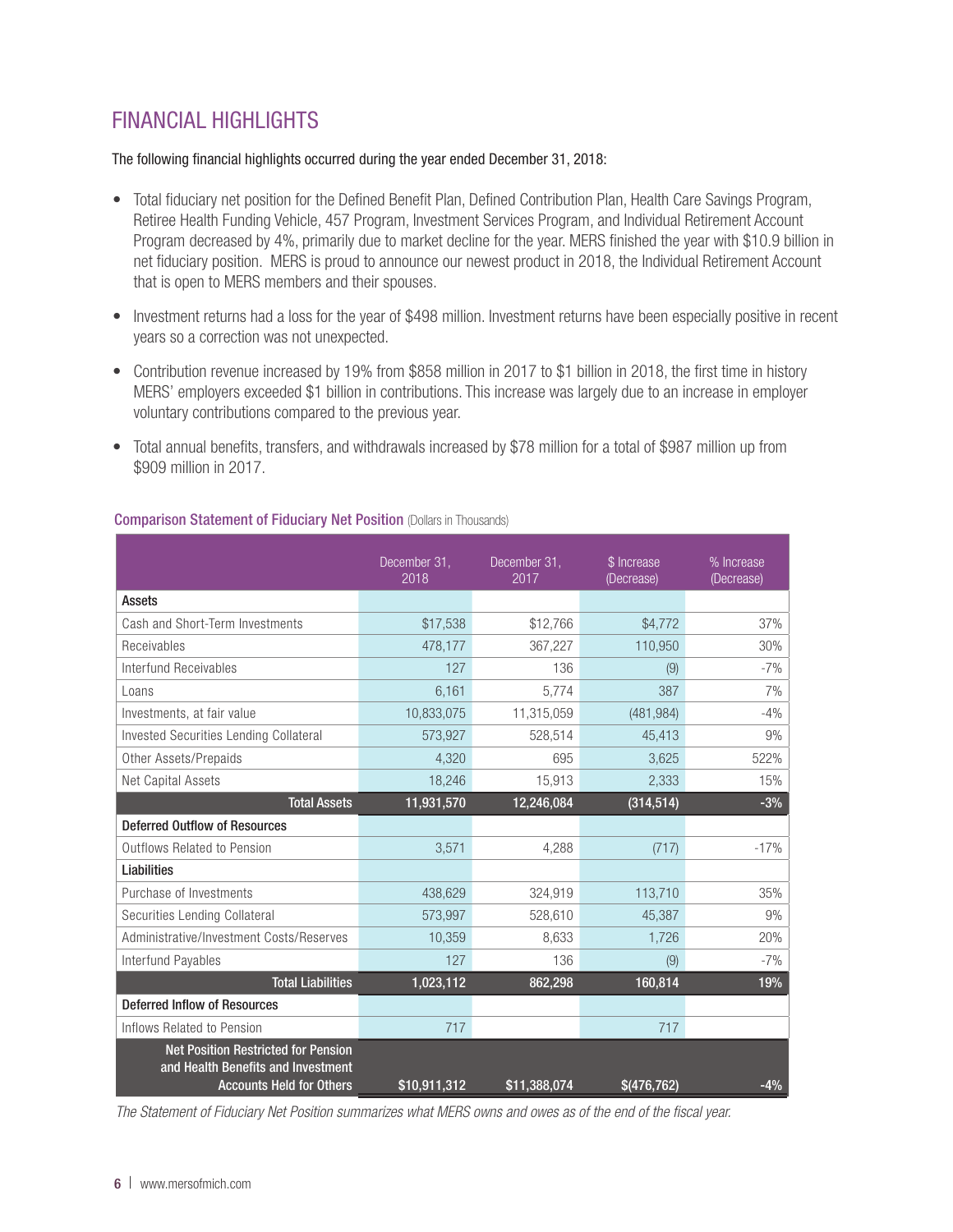- Administrative expenses declined slightly by \$157 thousand and ended at \$19.1 million while MERS continues to grow, adding new municipal programs. MERS has continued to keep costs down through the growth of our pool and strong ongoing budgeting and cost-control measures.
- Investment expenses also declined slightly by \$20 thousand and remained level at \$14 million. Most of these expenses are related to investment manager fees. The decrease in investment manager expense was partly due to bringing in additional assets to be managed in-house by MERS Office of Investments staff at a lower cost.
- The difference between the MERS actuarial and fair value assets declined from last year, as the actuarial calculation for 2018 is 109.3% of the fair value of assets as calculated by the actuaries (the ratio was 101.1% as of December 31, 2017). Total Defined Benefit Plan actuarial assets and fair value of assets were valued at \$9.8 billion and \$9.0 billion respectively at December 31, 2018.
- As part of the MERS 2018 Strategic Plan, MERS invested \$5.1 million in capital assets. This includes \$4.1 million for pension administration software and actuarial valuation software. The MERS investment in all capital assets is \$18.2 million, net of accumulated depreciation, up from \$15.9 million in 2017. MERS expects these software improvements will enhance participant access to retirement services and reduce administrative costs for employers.

|                                                                                                    | December 31,<br>2018 | December 31,<br>2017 | \$ Increase<br>(Decrease) | % Increase/<br>Decrease |
|----------------------------------------------------------------------------------------------------|----------------------|----------------------|---------------------------|-------------------------|
| <b>Additions</b>                                                                                   |                      |                      |                           |                         |
| Contributions/Transfers in                                                                         | \$1,024,586          | \$858,228            | \$166,358                 | 19%                     |
| Investment Net Income (Loss) Investing Activities                                                  | (498, 201)           | 1,404,789            | (1,902,990)               | $-135%$                 |
| Investment Net Income-Securities Lending                                                           | 3,152                | 3,663                | (511)                     | $-14%$                  |
| Miscellaneous Income                                                                               | 221                  | 55                   | 166                       | 302%                    |
| <b>Total Additions</b>                                                                             | 529,758              | 2,266,735            | (1,736,977)               | $-77%$                  |
| <b>Deductions</b>                                                                                  |                      |                      |                           |                         |
| Benefits/Transfers and Withdrawals                                                                 | 987,449              | 909,116              | 78,333                    | 9%                      |
| Forfeitures, Miscellaneous                                                                         | 6                    | 15                   | (9)                       | 100%                    |
| Special Litigation Expense                                                                         |                      | 4,250                | (4,250)                   | 100%                    |
| <b>Administrative Expense</b>                                                                      | 19,065               | 19,222               | (157)                     | $-1\%$                  |
| <b>Total Distributions</b>                                                                         | 1,006,520            | 932,603              | 73,917                    | 8%                      |
|                                                                                                    |                      |                      |                           |                         |
| <b>Net Increase/Decrease</b>                                                                       | (476, 762)           | 1,334,132            | (1,810,894)               | $-136%$                 |
| Net Position-Restricted for Pension and Health<br>Benefits and Investment Accounts Held for Others |                      |                      |                           |                         |
| Balance Beginning of Year                                                                          | 11,388,074           | 10,053,942           | 1,334,132                 | 13%                     |
| <b>Balance End of Year</b>                                                                         | \$10,911,312         | \$11,388,074         | \$(476,762)               | $-4%$                   |

#### **Comparison Statement of Changes in Fiduciary Net Position (Dollars in Thousands)**

*The Statement of Changes in Fiduciary Net Position summarizes the flow of money in and out of the fund throughout the fiscal year. The primary uses of MERS assets are the payments of benefits to participants and their beneficiaries, refunds to terminated participants, and the cost of administering the system.*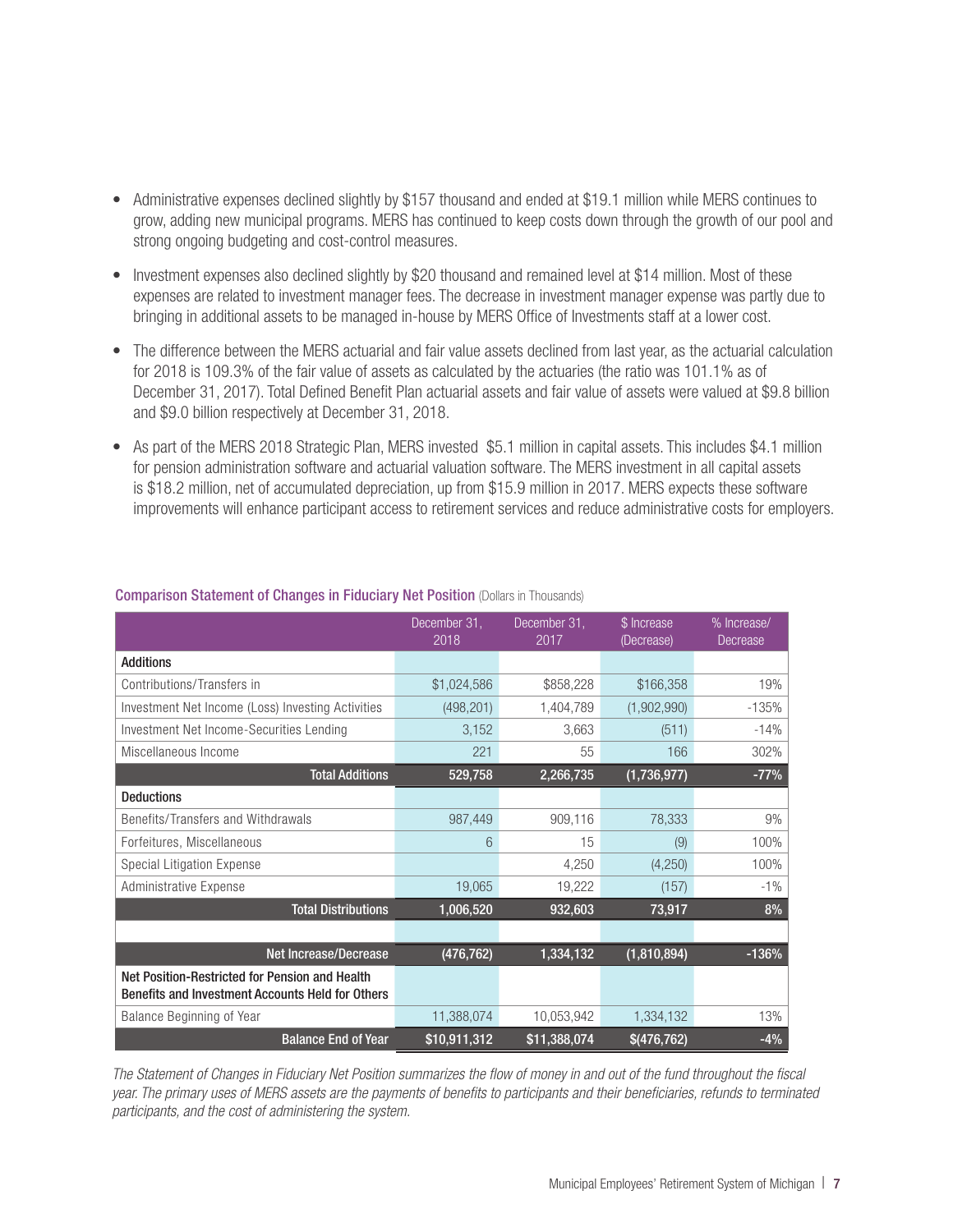## INVESTMENT OBJECTIVES AND ACTIVITY

In conformity with state investment law, the primary goal of MERS' investment program is to grow assets at a rate which, when coupled with employer and employee contributions, satisfies promised benefits to MERS members. To achieve this objective, the Investment Committee allocates MERS' assets with a strategic, long-term perspective and a high degree of prudence to reduce risk by:

- Exceeding the actuarial investment assumption on a long-term basis, which is currently 7.75%;
- Maintaining adequate liquidity to pay promised benefits;
- Adopting a strategic asset allocation plan that reflects current and future liabilities, minimizes volatility, and maximizes the long-term total rate of return;
- Minimizing the costs associated with the implementation of the asset allocation through the efficient use of internal and external resources;
- Maintaining above median peer rankings for the 10-year time period; and
- Exceeding the return of the Fund's Policy Benchmark. The Policy Benchmark currently consists of 45% Russell 3000, 25% Bloomberg Barclays Global Aggregate Bond Index, 20% MSCI ACWI IMIex-US, and 10% Bloomberg Barclays Global Aggregate ex US.



#### Performance Versus Custom Benchmarks as of December 31, 2018 (gross of fees)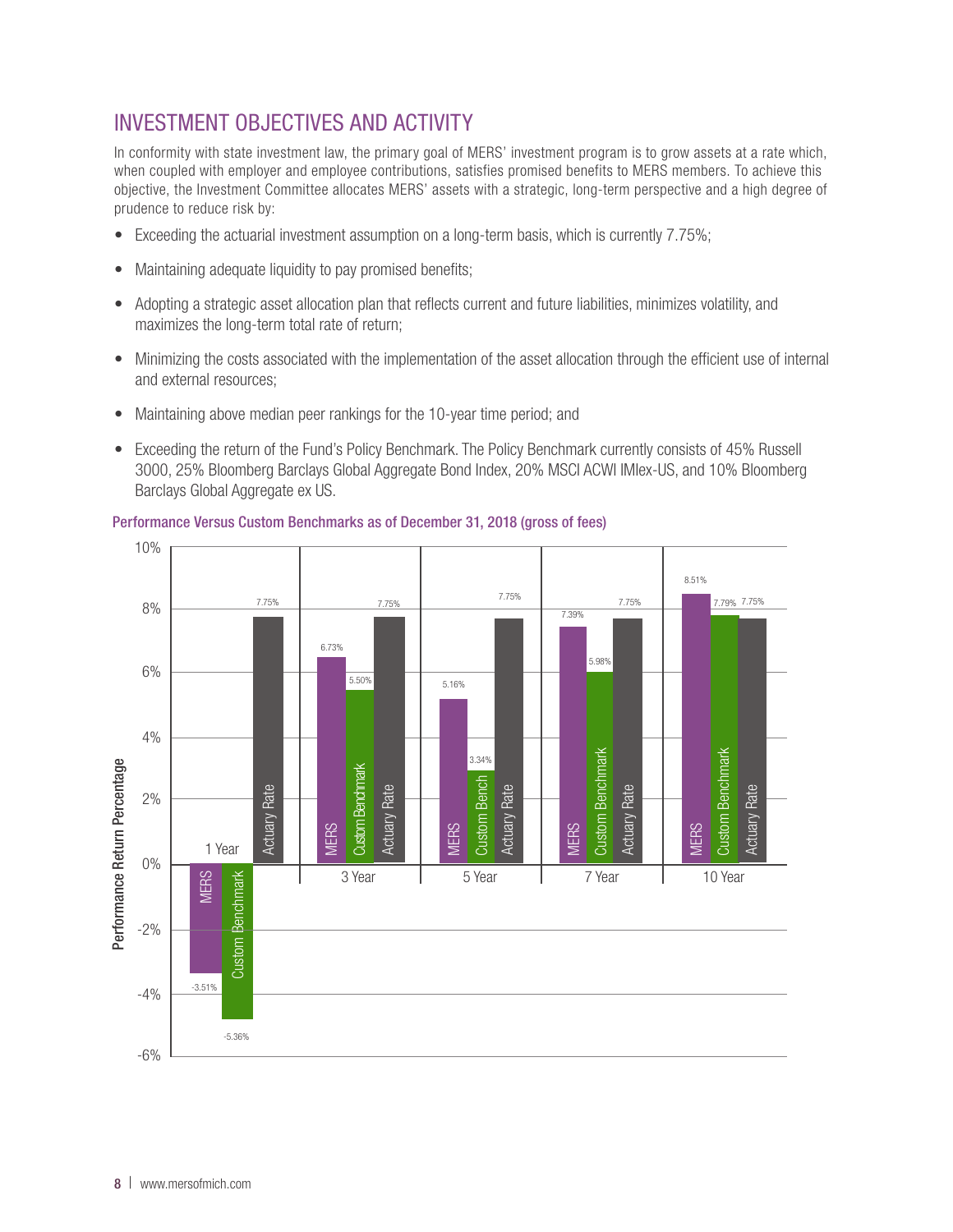## MERS INVESTMENT HIGHLIGHTS

- MERS Total Portfolio returned -3.51% gross of fees for the year, outperforming its policy benchmark by 1.85%. The five year return of 5.16% outperformed the policy benchmark by 1.82% on an annualized basis. The portfolio returned 8.51% at the 10-year mark and has outperformed the policy benchmark in all time periods.
- The Office of Investments completed work on a Valuation Based Allocation approach to its investment program.
- The target asset allocation breakdown is shown below:

| <b>Global Equity</b>    | 55.5% |
|-------------------------|-------|
| Global Fixed Income     | 18.5% |
| Real Assets             | 13.5% |
| Diversifying Strategies | 12.5% |

• At the broad asset class level, absolute returns gross of investment fees for the year were as follows:

| <b>Global Equity</b>    | $-8.38%$ |
|-------------------------|----------|
| Global Fixed Income     | 0.69%    |
| Real Assets             | 3.50%    |
| Diversifying Strategies | 1.98%    |

#### Current Asset Allocation versus Target Allocation as of December 31, 2018

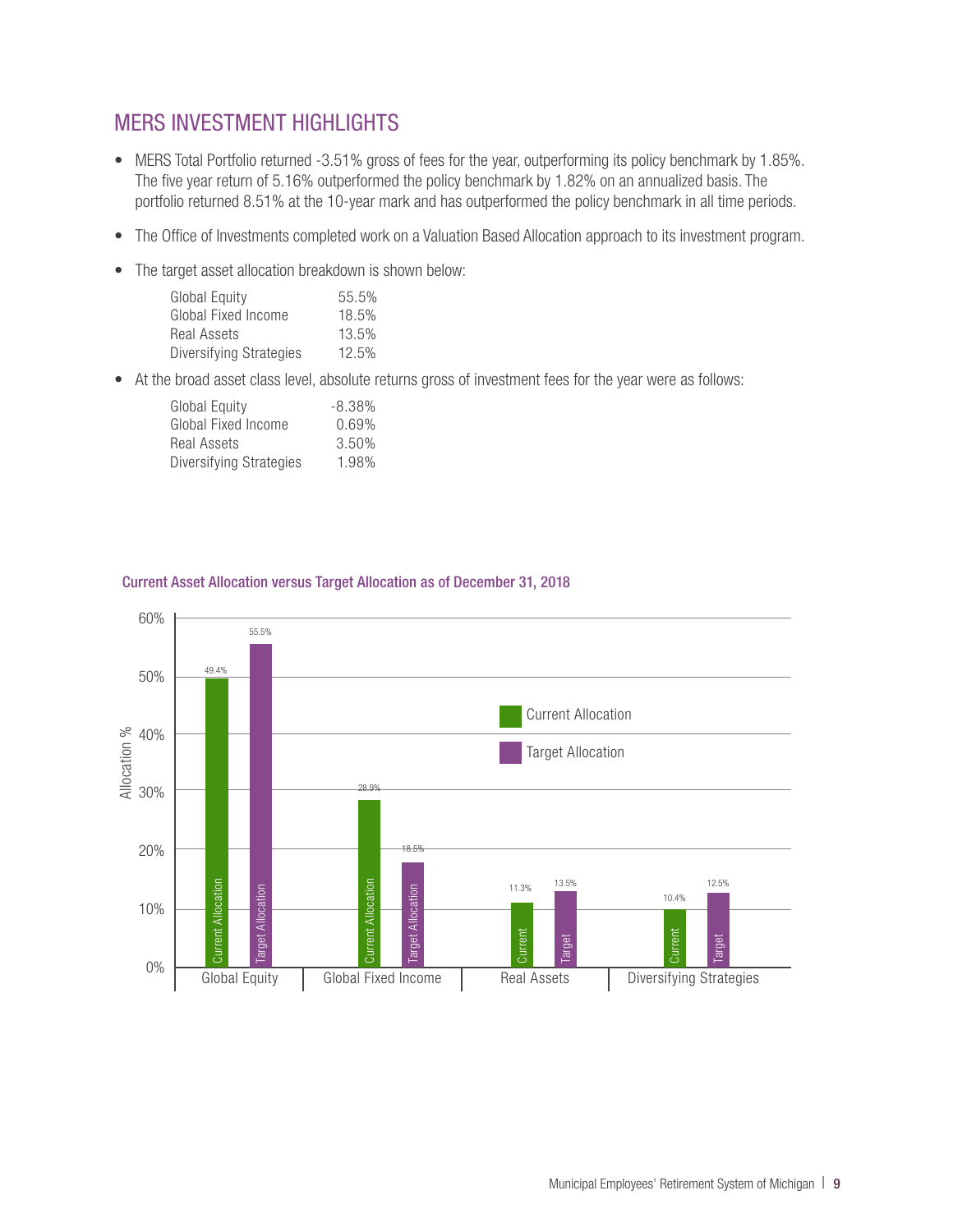## A TRACK RECORD OF SUCCESS

As retirement plans operate over long-term time horizons, it's important to focus on long-term rates rather than any single year. The investment return assumption of 7.75% is projected over the lifetime of the participants covered in the plan, typically more than 30 years. For municipalities that wish to project a more conservative approach, MERS provides tools to do so within our annual valuation reports.



### Year-by-Year Returns (35 years: 1984-2018)

| Year                                                              | <b>Rate of Return</b> |  | Year | <b>Rate of Return</b> |  | Year | <b>Rate of Return</b> |
|-------------------------------------------------------------------|-----------------------|--|------|-----------------------|--|------|-----------------------|
| 2018                                                              | $-3.51%$              |  | 2006 | 13.61                 |  | 1994 | 0.52                  |
| 2017                                                              | 13.40%                |  | 2005 | 6.78%                 |  | 1993 | 9.67%                 |
| 2016                                                              | 11.10                 |  | 2004 | 14.90                 |  | 1992 | 8.05                  |
| 2015                                                              | $-0.85$               |  | 2003 | 24.72                 |  | 1991 | 22.14                 |
| 2014                                                              | 6.68                  |  | 2002 | $-8.34$               |  | 1990 | 2.94                  |
| 2013                                                              | 15.00                 |  | 2001 | $-1.91$               |  | 1989 | 19.10                 |
| 2012                                                              | 11.39                 |  | 2000 | $-2.76$               |  | 1988 | 11.20                 |
| 2011                                                              | 2.30                  |  | 1999 | 17.01                 |  | 1987 | 5.51                  |
| 2010                                                              | 14.43                 |  | 1998 | 14.20                 |  | 1986 | 13.55                 |
| 2009                                                              | 17.31                 |  | 1997 | 14.43                 |  | 1985 | 24.33                 |
| 2008                                                              | $-24.79$              |  | 1996 | 12.68                 |  | 1984 | 9.33                  |
| 2007                                                              | 8.58                  |  | 1995 | 23.95                 |  |      |                       |
| Annualized 35-year rate of return for MERS Defined Benefit: 8.84% |                       |  |      |                       |  |      |                       |

Performance numbers on this page are gross of fees.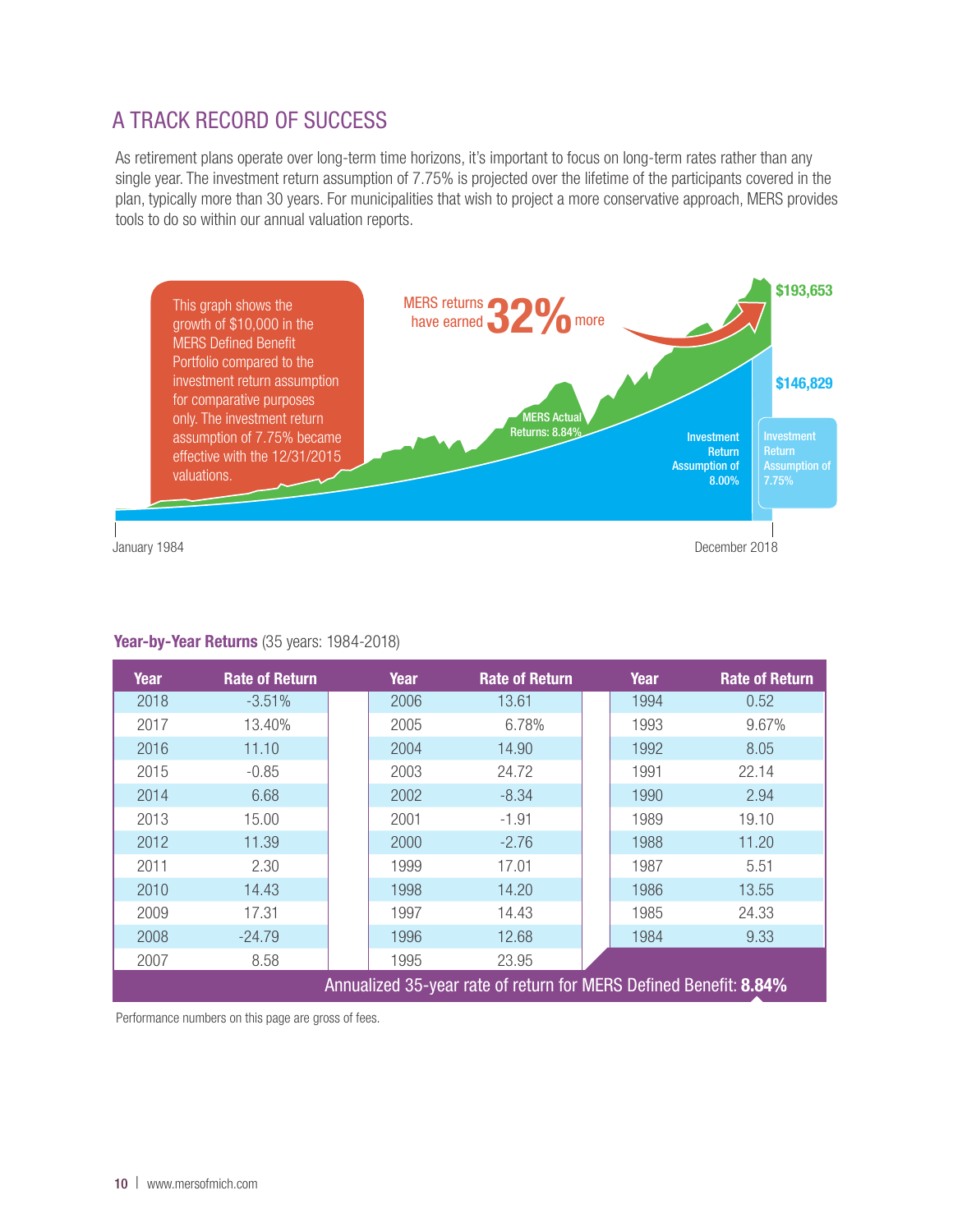

#### MERS Participating Municipalities as of December 31, 2018

#### MERS Participants as of December 31, 2018

|                                 | <b>Defined</b><br><b>Benefit</b> | <b>Defined</b><br><b>Contribution</b> | <b>Hybrid</b> | <b>Health Care</b><br>Savings Program | 457       | <b>Health</b><br>Exchange | <b>IRA</b> |
|---------------------------------|----------------------------------|---------------------------------------|---------------|---------------------------------------|-----------|---------------------------|------------|
| Active                          | 31,010                           | 13,195                                | 3,199         | 16,971                                | 4,962     | 104                       | 6          |
| Deferred                        | 9,223                            | <b>NA</b>                             | 233           | <b>NA</b>                             | <b>NA</b> | <b>NA</b>                 | <b>NA</b>  |
| Retired                         | 40,972                           | <b>NA</b>                             | 95            | <b>NA</b>                             | <b>NA</b> | <b>NA</b>                 | <b>NA</b>  |
| Contributions not Vested        | 12,884                           | <b>NA</b>                             | 8             | <b>NA</b>                             | <b>NA</b> | <b>NA</b>                 | <b>NA</b>  |
| Terminated                      | <b>NA</b>                        | 6,021                                 | <b>NA</b>     | 6,091                                 | 733       | <b>NA</b>                 | <b>NA</b>  |
| Product Totals                  | 94,089                           | 19.216                                | 3,535         | 23,062                                | 5,695     | 104                       | 6          |
| Total MERS Accounts*<br>145.707 |                                  |                                       |               |                                       |           |                           |            |

*\* Total MERS Accounts represents the total number of accounts within MERS; individuals may be represented multiple times across categories.*